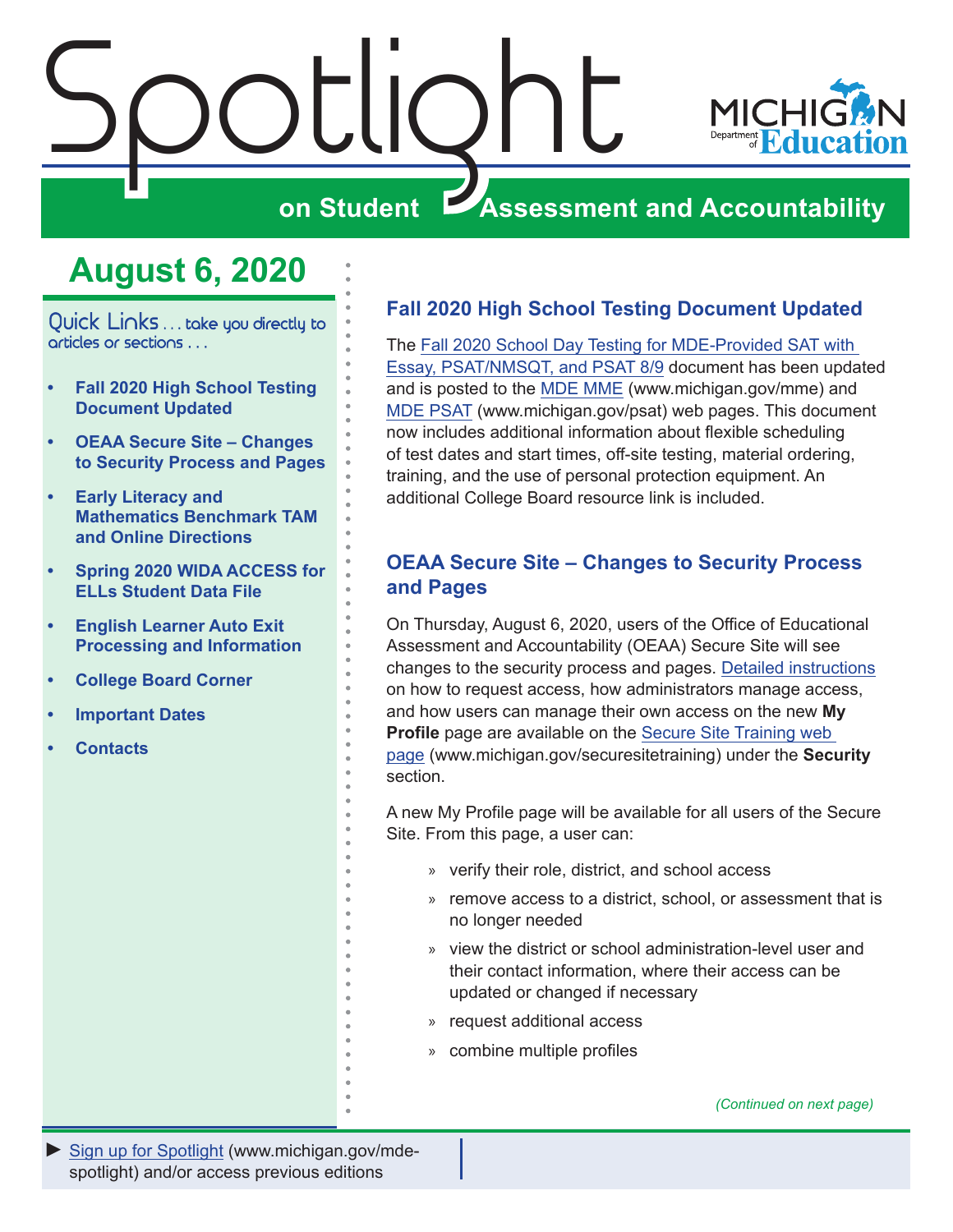- <span id="page-1-0"></span>» update profile name
- » view pending requests
- All users requesting access—even if they do not have a current Secure Site account—must log into the Secure Site so the site can pull in the user's Michigan Education Information System (MEIS) information. All requests should be made through the Secure Site. Administrator-level users can no longer just create new access without logging in first.
- A description of each role will be available on the security screens when access is requested, when administrator-level users review access, and on a user's My Profile page.
- Users can request access to specific assessments, not just to roles, based on their need.
- A user who would like to provide additional information can use the provided text box to leave a message for the administrator-level user to enter the desired information.
- Upon a user's request, administrator-level users can see any additional district and/or school administrators who can also process the request.
- Users can request that additional access be added to an existing profile, or can have a new profile created, and create the new profile name.
- District and Nonpublic School Administrator request forms can no longer be faxed or sent by email. Administrator-level access must be requested through the Secure Site, and the form signed by the superintendent must be attached to the request. The form can be a scanned image or even a photo taken with a cell phone.
- Requests for access that are not processed within 30 days will be deleted.

Any questions, suggestions, or feedback are welcomed and can be sent to the OEAA; refer to the contact information on the last page of the Spotlight.

## **Early Literacy and Mathematics Benchmark TAM and Online Directions**

The Michigan Department of Education's Early Literacy and Mathematics Benchmark Assessments will be offered three times this academic year (fall, winter, and spring). In Fall 2020, the assessment will be available for students in kindergarten, grade 1, and grade 2 from **August 31** through **October 2, 2020**.

The Early Literacy and Mathematics Benchmark Test Administration Manual (TAM) and the Online Administration Directions are now available on the [Early Literacy and Mathematics Benchmark](www.michigan.gov/earlylitandmath)  [Assessments \(K-2\) web page](www.michigan.gov/earlylitandmath) (www.michigan.gov/ earlylitandmath) under the **Current Assessment Administration** section.

- The [Test Administration Manual](https://www.michigan.gov/documents/mde/Early_Literacy_and_Mathematics_TAM_663326_7.pdf) provides important information for District Test Coordinators, Building Test Coordinators, and Test Administrators who are responsible for the online administration. All staff involved in the Early Literacy and Mathematics Benchmark administration should read and understand the policies, procedures, and guidelines documented in the TAM to ensure a valid, equitable, and trouble-free administration.
- The **Online Administration Directions** are used by Test Administrators responsible for administering the tests to students. There are separate directions for [kindergarten](https://www.michigan.gov/documents/mde/ELMB_Grade_K_Online_Test_Dirstions_664323_7.pdf), [grade 1,](https://www.michigan.gov/documents/mde/ELMB_Grade_1_Online_Test_Directions_664321_7.pdf) and [grade 2.](https://www.michigan.gov/documents/mde/ELMB_Grade_1_Online_Test_Directions_664321_7.pdf)

*(Continued on next page)*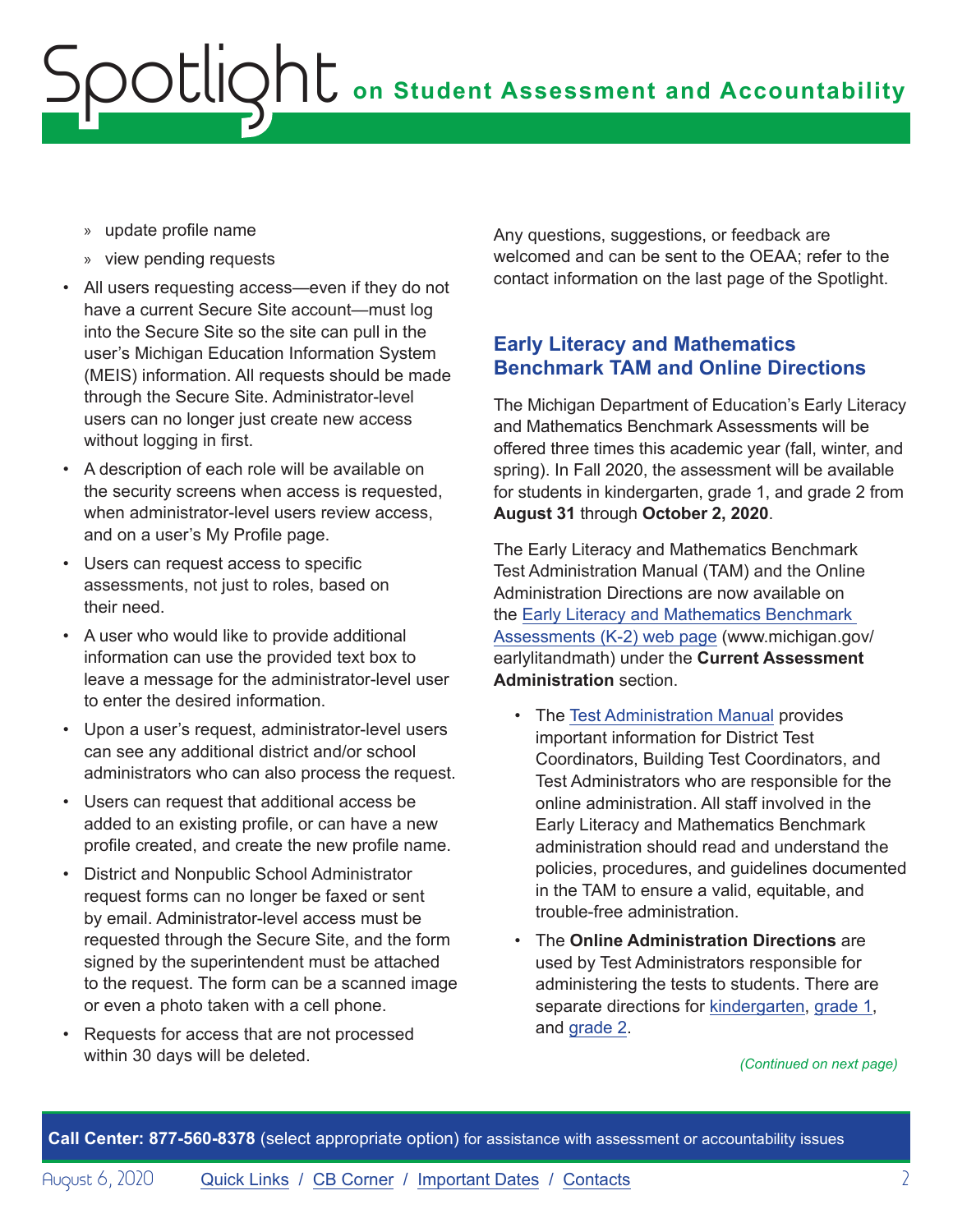<span id="page-2-0"></span>Since the Early Literacy and Mathematics Benchmark assessments are online only tests, they are available only for in-person instruction. Remote administration of these assessments is not available at this time.

## **Spring 2020 WIDA ACCESS for ELLs Student Data File**

The WIDA ACCESS for ELLs Student Data File is now available. To download your school's student data files, log into the [OEAA Secure Site](http://www.michigan.gov/oeaa-secure) (www.michigan. gov/oeaa-secure), go to the **Report** menu, and select **Student Test Scores**. These student data files contain only student-level data.

If you have questions accessing the Student Data File from the OEAA Secure Site, send an email to [mde](mailto:mde-oeaa%40michigan.gov?subject=)[oeaa@michigan.gov,](mailto:mde-oeaa%40michigan.gov?subject=) or contact the call center and select option 3.

## **English Learner Auto Exit Processing and Information**

Now that WIDA ACCESS for ELLs and WIDA Alternate ACCESS for ELLs scores are becoming available, the Michigan Department of Education (MDE) and the Center for Educational Performance and Information (CEPI) are processing exits for students who have met the state's English Learner (EL) proficiency criteria, through the EL Auto Exit process.

EL educators and pupil accounting staff interested in more information about the EL Auto Exit process should review the following resources available on the English Learner (EL) web page [\(www.michigan.gov/mde-el](http://www.michigan.gov/mde-el)).

- [EL Auto Exit Webinar](https://www.youtube.com/watch?v=wdPirl6GV-s&feature=youtu.be&list=PLQNv-MrTjyhIl7x1SZDaJ5AtVkgDYNrEi)  recorded June 4, 2020
- [EL Auto Exit Webinar PowerPoint](https://www.michigan.gov/documents/mde/EL_Auto_Exit_Webinar_694600_7.pdf)
- [EL Exit Reporting Guidelines](https://www.michigan.gov/documents/mde/19-20_EL_Exit_Reporting_Guidelines_692735_7.pdf)
- [EL Auto Exit Q&A](https://www.michigan.gov/documents/mde/EL_Auto_Exit_QA_696047_7.docx) located on the [MDE Title III](http://www.michigan.gov/mde-titleiii)  [web page](http://www.michigan.gov/mde-titleiii) (www.michigan.gov/mde-titleiii)

If you have additional questions, contact the offices listed below for each topic.

| Topic                                        | <b>Email</b>                    | <b>Phone</b>           |
|----------------------------------------------|---------------------------------|------------------------|
| <b>EL Data Collections</b>                   | cepi@michigan.gov               | 517-335-0505, option 3 |
| EL Instruction and EL Funding                | mde-EL@michigan.gov             | 517-241-5392           |
| EL Assessment and<br><b>OEAA Secure Site</b> | mde-oeaa@michigan.gov           | 877-560-8378, option 3 |
| <b>EL Accountability</b>                     | mde-accountability@michigan.gov | 877-560-8378, option 3 |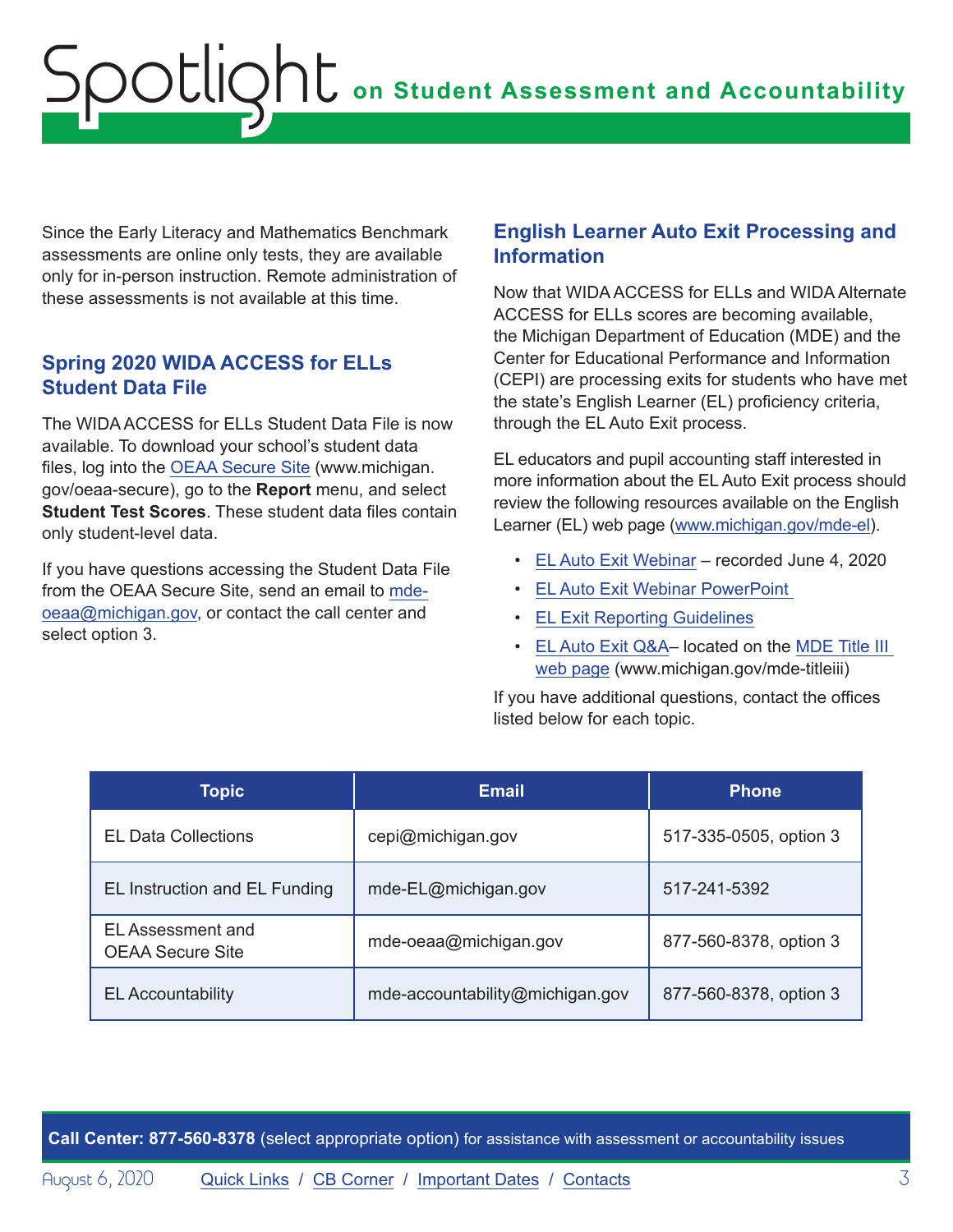# <span id="page-3-1"></span><span id="page-3-0"></span>College Board Corner

*Information on SAT*®*, PSAT*™ *8/9, and PSAT*™*10 provided by the College Board*

## **Reminders**

**August 7, 2020**: Deadline for accommodation requests and to request 50% extended time for English language learners for the September 23 SAT School Day administration.

**August 12, 2020**: Orders placed by this date for all PSAT/NMSQT and PSAT 8/9 administrations can receive preadministration materials delivered early.

**August 25, 2020**: Deadline for accommodation requests and to request 50% extended time for

English language learners for the October 14 SAT School Day administration and both PSAT/ NMSQT administrations.

The accommodation deadlines are to ensure adequate time to review any requests that might require documentation review. The majority of accommodations (those not requiring documentation review) will be approved through the school-verification process within a few days.

# **KFall Testing Options**

The health and safety of educators and students is the first concern; therefore, to help schools to deal with the challenges of returning to school in the fall, College Board has announced options for Fall 2020 testing.

More information is available in the [Support for](https://collegereadiness.collegeboard.org/pdf/fall-2020-flexible-testing-options-guide-sat-suite.pdf)  [Schools](https://collegereadiness.collegeboard.org/pdf/fall-2020-flexible-testing-options-guide-sat-suite.pdf) document from College Board. Read the following summary of how this impacts Michigan schools.

**1. The PSAT/NMSQT alternate date and SAT with Essay makeup date have been changed**  **to provide testing dates on multiple days of the week, to accommodate various back-to-school arrangements this fall.**

- College Board has changed the alternate test date for PSAT/NMSQT to **Thursday, October 29, 2020**.
- College Board has changed the makeup date for the September and October SAT with Essay administrations to **Tuesday, October 27, 2020**.
- Michigan Department of Education (MDE) has extended the allowable dates of the PSAT 8/9 testing window to **October 29, 2020**.

| 2019-20 Grade | 2020-21 Grade | <b>Assessment</b>     | <b>Test Dates/Window</b>                          |
|---------------|---------------|-----------------------|---------------------------------------------------|
| 8             | 9             | <b>PSAT 8/9</b>       | Choose any date between September 21 - October 29 |
| 9             | 10            | PSAT/NMSQT            | October 14 and/or October 29                      |
| 10            | 11            | PSAT/NMSQT            | October 14 and/or October 29                      |
| 11            | 12            | <b>SAT with Essay</b> | September 23 and/or October 14 and/or October 27  |

*(Continued on next page)*

**Call Center: 877-560-8378** (select appropriate option) for assistance with assessment or accountability issues

The test dates (updated July 30, 2020) are: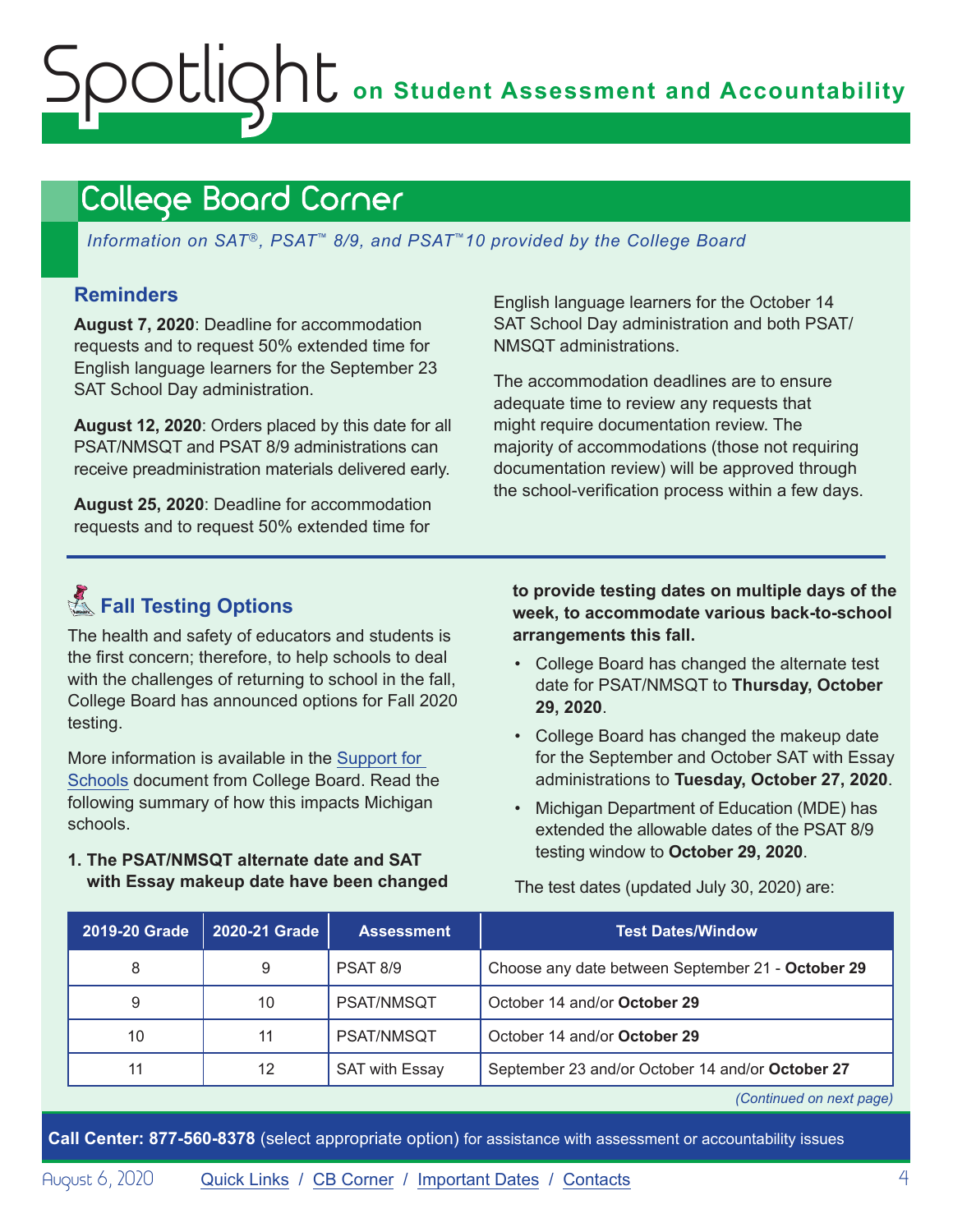An updated Fall 2020 List of Important Dates can be found on the [MME](www.michigan.gov/mme) (www.michigan.gov/mme) and [PSAT](http://www.michigan.gov/psat) (www.michigan.gov/psat) web pages.

## **2. Schools may divide students up and administer the SAT with Essay on multiple dates.**

Schools can flexibly test eligible 12th grade students on September 23, October 14, and October 27, if needed. Materials orders can be placed in the College Board test ordering site (TOS) for September 23 and October 14. Testing materials orders needed for October 27 will be placed during the makeup request window for each primary administration (September 23-25 and/or October 14-16). Orders can be updated until August 25 for the September administration and until September 16 for the October administration.

## **3. Schools may divide students up and administer the PSAT/NMSQT on multiple dates.**

Schools no longer need to choose one date to administer the PSAT/NMSQT. Schools can flexibly test students on the dates chosen by MDE—October 14 or October 29—if needed. For example, schools could test all 10th graders on one date and all 11th graders on the other.

**Note:** TOS is being updated to allow schools to order for multiple dates. This functionality will not be available until early August. If you plan to test students on multiple dates, do not order in TOS until this functionality is available. If you have already placed your order for PSAT/NMSQT, wait until early August to update your order. The deadline to order for both dates remains **September 16, 2020**.

### **4. Schools may stagger start times for assessments.**

Schools can provide flexible starting times, without having to obtain College Board approval. To maintain test security, all groups must begin testing before the first group finishes. Cell phone collection is required for the duration of the school day for all students testing, or at least until after the last group has started testing.

## **5. PPE (personal protection equipment) will be allowed during testing.**

PPE includes items such as the use of masks. gloves, and hand sanitizer during testing. The use of PPE should follow local guidance. Test coordinators or proctors must check student's PPE prior to testing to ensure that nothing has been written on the PPE and that prohibited materials have not been hidden within the PPE.

## **6. Spacing of students should follow local guidelines.**

Follow local guidance on the spacing of your students. College Board requires a minimum of three feet from center-of-desk to center-of-desk; however, if local guidance indicates that students must be six feet apart, schools should seat students six feet apart during testing.

## **7. Submission of off-site testing plans will not be required.**

Most schools participating in the state-provided administrations in Fall 2020 will use the school as the test location. However, if your school is a virtual school, or if you want to administer the PSAT 8/9, PSAT/NMSQT, or SAT with Essay on the same day and don't have enough room in your school, you can test at another location.

*(Continued on next page)*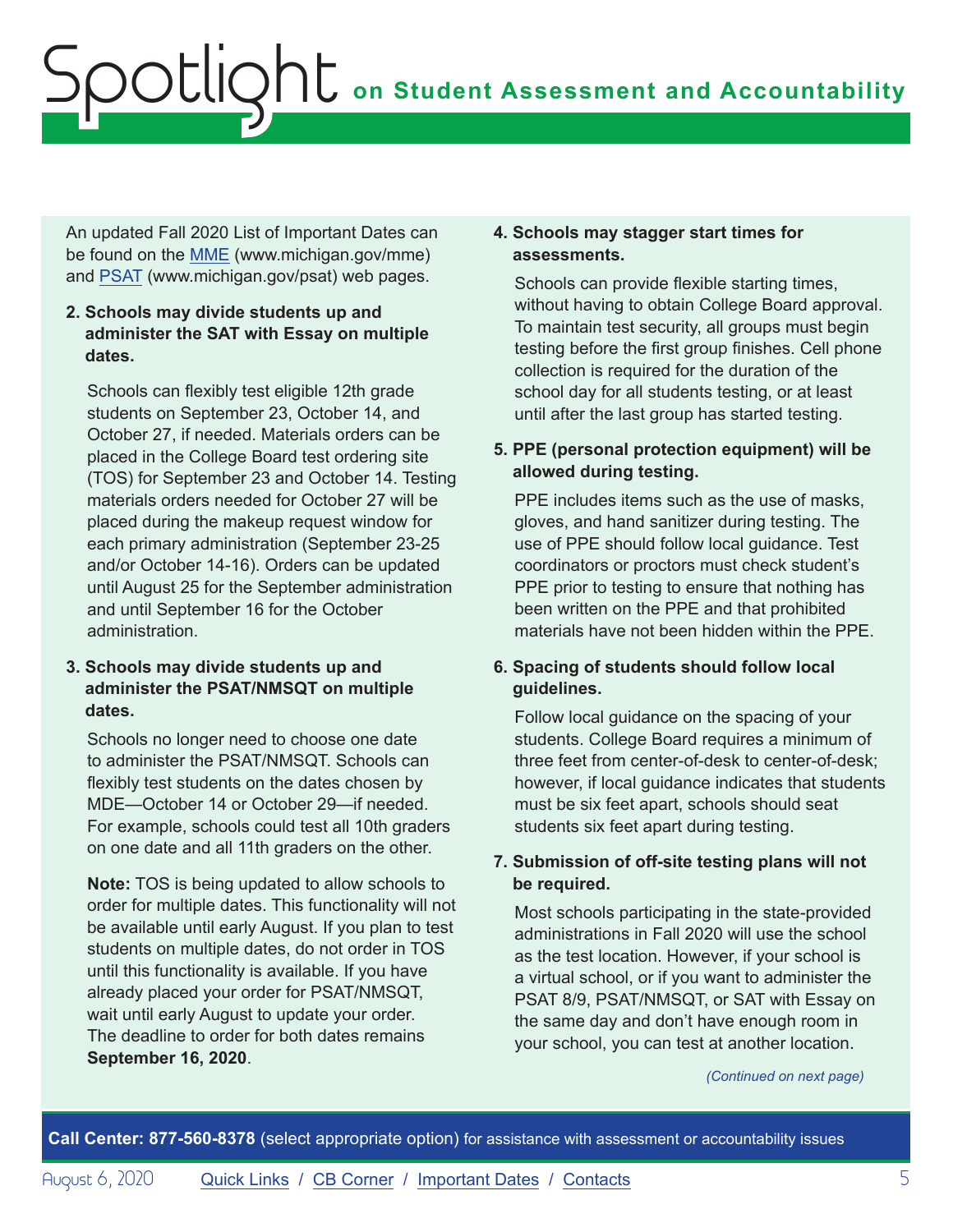For the Fall 2020 testing, College Board will not require schools to obtain approval to test at an off-site location. Approvals for off-site testing will be required for Spring 2021. More information about the process for Spring 2021 will be available in an October edition of the Spotlight.

When choosing off-site locations for Fall 2020, test coordinators should ensure that:

- materials will be transported to the off-site location only when someone will be available to accept them and to ensure the security of test materials upon arrival
- orders placed in the College Board test ordering site include the total number of students testing at all off-site locations (we suggest ordering approximately 10% extra test books)

Schools with approved off-site locations for spring testing receive additional ancillary materials (forms, envelopes, return labels) to send to each off-site location. These materials will not be sent to schools this fall unless specifically requested.

### **Will my school need ancillary materials?**

• If your school plans to have all off-site test materials returned to the school after testing to consolidate into one return shipment of materials, then your school will not need ancillary materials.

• If your school plans to ship off-site test materials directly from the off-site location after testing, then your school will need ancillary materials.

To request ancillary materials, submit the [Ancillary](https://app.smartsheet.com/b/form/fe3fa141a0d6468c88f86d79a64e54c4)  [Materials Request Form](https://app.smartsheet.com/b/form/fe3fa141a0d6468c88f86d79a64e54c4) no later than the ordering deadline for the assessment you are administering off-site. When submitting this form, have your school's AI code, test date(s), and expected number of off-site locations available.

## **Additional Notes about Fall 2020 Testing Options**

- These changes are only for Fall 2020 testing. College Board will continue to monitor and analyze potential changes that might be necessary for Spring 2021 testing.
- College Board and MDE have prepared a number of informational resources to assist you in planning for Fall 2020 testing. The resources are posted to both the [MME web](www.michigan.gov/mme)  [page](www.michigan.gov/mme) (www.michigan.gov/mme) and the [PSAT](http://www.michigan.gov/psat)  [web page](http://www.michigan.gov/psat) (www.michigan.gov/psat). These are living documents and have been updated with these new options for Fall 2020.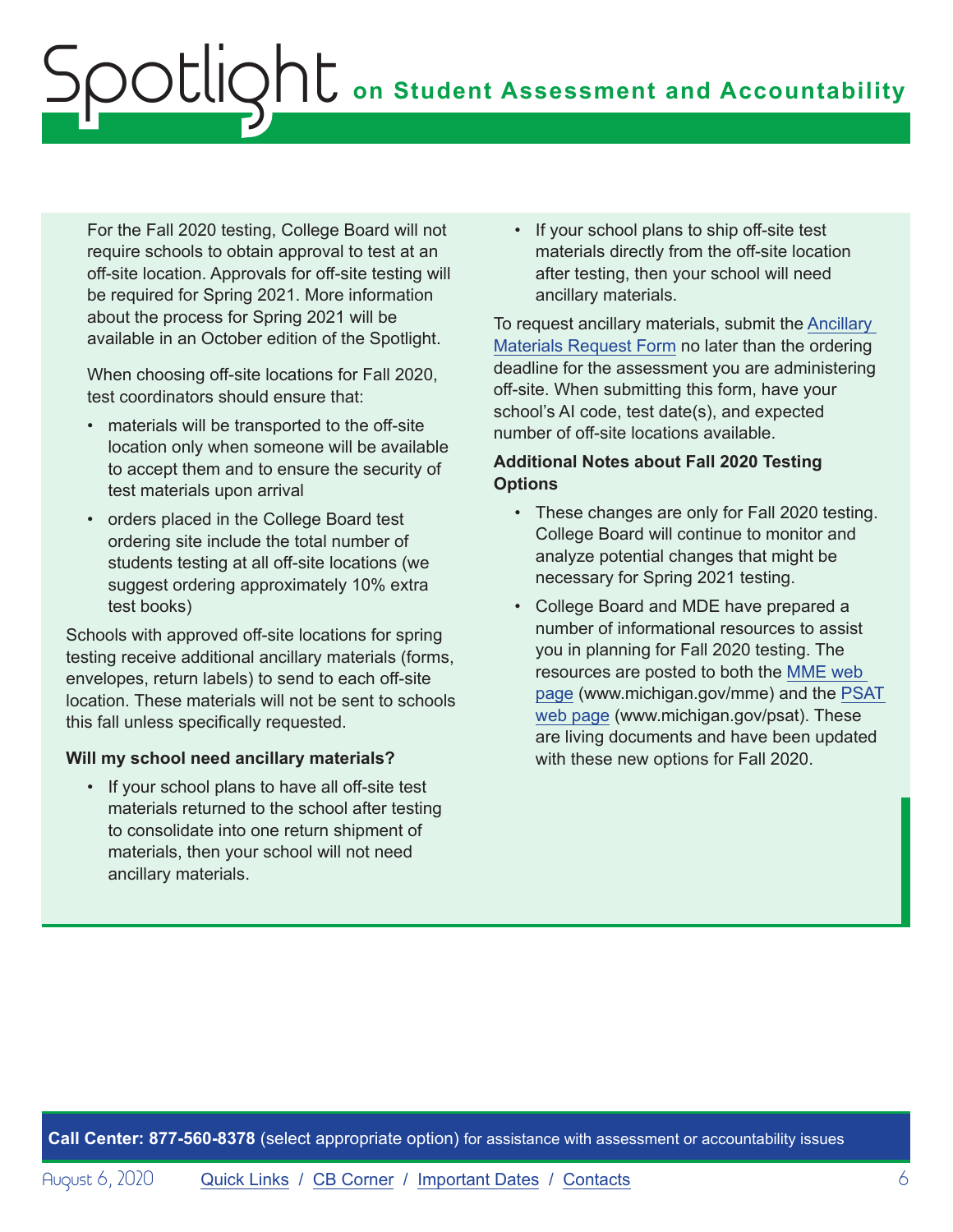# <span id="page-6-1"></span><span id="page-6-0"></span>**Important Dates**

# **Approaching Deadlines!**

### **Friday, August 7, 2020**

- Final **WIDA ACCESS for ELLs** and **WIDA Alternate ACCESS for ELLs** Material Return **DEADLINE** - Round 2
- **SAT with Essay** Accommodations Requests **DEADLINE** (for the **September 23** Primary test date)

### **Wednesday, August 12, 2020**

• **PSAT NMSQT** and **PSAT 8/9** materials orders **DEADLINE** for early delivery of preadministration materials

# **Coming Next Week . . .**

## **Thursday, August 13, 2020 from 10–11 a.m.**

• DRC Webinar: **District and Building Coordinators Training** – for new coordinators or returning coordinators who need a refresher

[Click to Join](https://datarecognitioncorp.zoom.us/j/94474365417) (https://datarecognitioncorp.zoom. us/j/94474365417)

# **July/August 2020**

## **SAT and PSAT**

### **Now – August 25, 2020**

• Materials Ordering window for **SAT with Essay** standard and nonstandard materials (for September 23 test date)

### **Now – August 25, 2020**

• **SAT with Essay and PSAT NMSQT**  Accommodations Requests (for the **October** Test dates)

### **Now – September 16, 2020**

- Materials Ordering window for standard and nonstandard materials for:
	- » **SAT with Essay** (for October 14 Primary test date and for the Accommodations window)
	- » **PSAT NMSQT** (for October 14 and October 29 Primary test dates)
	- » **PSAT 8/9** (Primary test date window and Accommodations test window)

## **Early Literacy and Mathematics**

### **Now – October 2, 2020**

• Pre-Identification of students in the OEAA Secure Site for **Early Literacy and Mathematics Benchmark Assessments (K-2)**

### **August 31 – October 2, 2020**

• **Early Literacy and Mathematics Benchmark Assessments (K-2)** Fall 2020 testing window